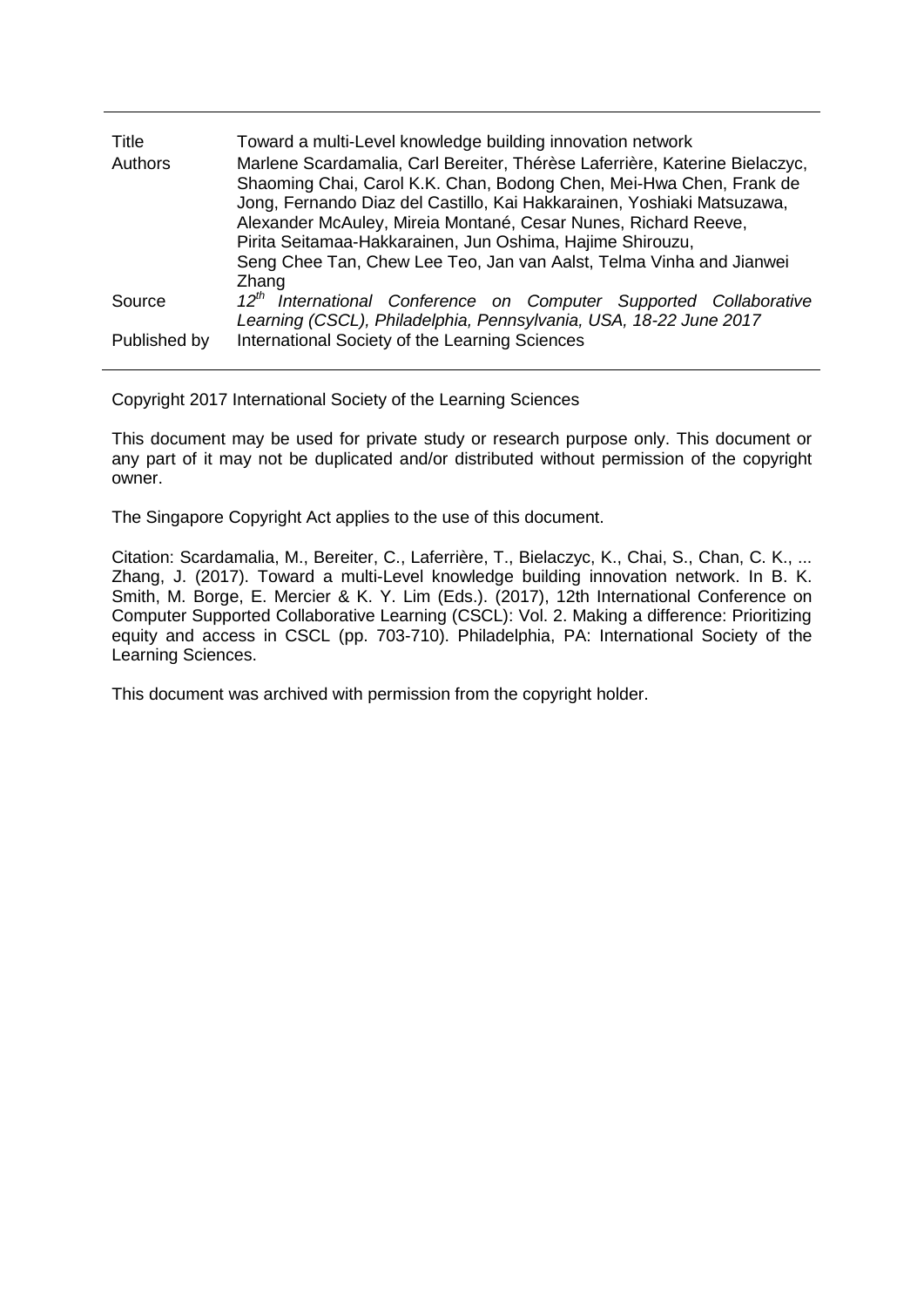# **Toward a Multi-Level Knowledge Building Innovation Network**

Marlene Scardamalia (co-chair), Institute for Knowledge Innovation and Technology, IKIT, OISE/University of Toronto, marlene.scardamalia@utoronto.ca Carl Bereiter (co-chair), Institute for Knowledge Innovation and Technology, IKIT, OISE/University of Toronto, carl.bereiter@gmail.com Thérèse Laferrière (co-chair), Centre of Research and Intervention for Student and School Success (CRI-SAS/CRIRES), Université Laval, Therese.Laferriere@fse.ulaval.ca Katerine Bielaczyc, Hiatt Center for Urban Education, Clark University, kateb369@gmail.com Shaoming Chai, South China Normal University, charminghappy@163.com Carol K.K. Chan, Faculty of Education, Division of Learning, Development and Diversity, The University of Hong Kong, ckkchan@hku.hk Bodong Chen, College of Education and Human Development, University of Minnesota, chenbd@umn.edu Mei-Hwa Chen, Computer Science Department, University at Albany, State University of New York, mchen@albany.edu Frank de Jong, Aeres Applied University Wageningen, f.de.jong@stoasvilentum.nl Fernando Diaz del Castillo, Gimnasio La Montaña, fernandodiazdelcastillo@glm.edu.co Kai Hakkarainen, Institute of Behavioral Sciences, University of Helsinki, kai.hakkarainen@helsinki.fi Yoshiaki Matsuzawa, School of Social Informatics, Aoyama Gakuin University, matsuzawa@si.aoyama.ac.jp Alexander McAuley, Faculty of Education, University of Prince Edward Island, amcauley@upei.ca Mireia Montané, International Education Programs, Col·legi de Doctors i Llicenciats in Catalonia, mireiamontane@me.com Cesar Nunes, University of Campinas, cesaraanunes@gmail.com Richard Reeve, Faculty of Education, Queen's University, reever@queensu.ca Pirita Seitamaa-Hakkarainen, Department of Applied Sciences of Education/Teacher Education, University of Helsinki, pirita.seitamaa-hakkarainen@helsinki.fi Jun Oshima, Faculty of Informatics, Shizuoka University, joshima@inf.shizuoka.ac.jp Hajime Shirouzu, National Institute for Educational Policy Research, shirouzu@coref.u-tokyo.ac.jp Seng Chee Tan, Centre for Research & Development in Learning, CRADLE@NTU, Nanyang Technological University, sengchee.tan@nie.edu.sg Chew Lee Teo, Ministry of Education, Singapore, tchewlee@icloud.com Jan van Aalst, Faculty of Education, Division of Information and Technology Studies, The University of Hong Kong, vanaalst@hku.hk Telma Vinha, Faculty of Education, University of Campinas –Unicamp-, telmavinha@uol.com.br Jianwei Zhang, Department of Educational Theory and Practice, University at Albany, State University of New York, jzhang1@albany.edu **Abstract:** Knowledge building requires collaborative bootstrapping, with participants at all levels of the education system part of a collective effort to go beyond information exchange to

innovation-producing networks that demonstrate that education can operate as a knowledge creating enterprise. Organizational theories and research are increasingly focused on multilevel perspectives for creating actionable knowledge; the challenge is to take advantage of emergence to self-organize around solutions and new means. By "innovation networks" we mean networks that go beyond sharing and discussion to the actual creation of new knowledge and innovations. Self-organization and emergence surround us, all the time and at multiple levels, whether we are aware or not. However, self-organization around idea improvement is rare and requires engaging innovative capacity at all levels, a research-intensive enterprise surrounding innovations, and an open source engineering team committed to enabling new forms of interaction, media, and analytic tools. "Multi-level" envisions inclusion of students, teachers, administrators, researchers, engineers, and policy makers in a collaborative enterprise. This session takes the form of a design think tank to advance conceptual frameworks and means for new and more powerful environments to support a multi-level knowledge building innovation network.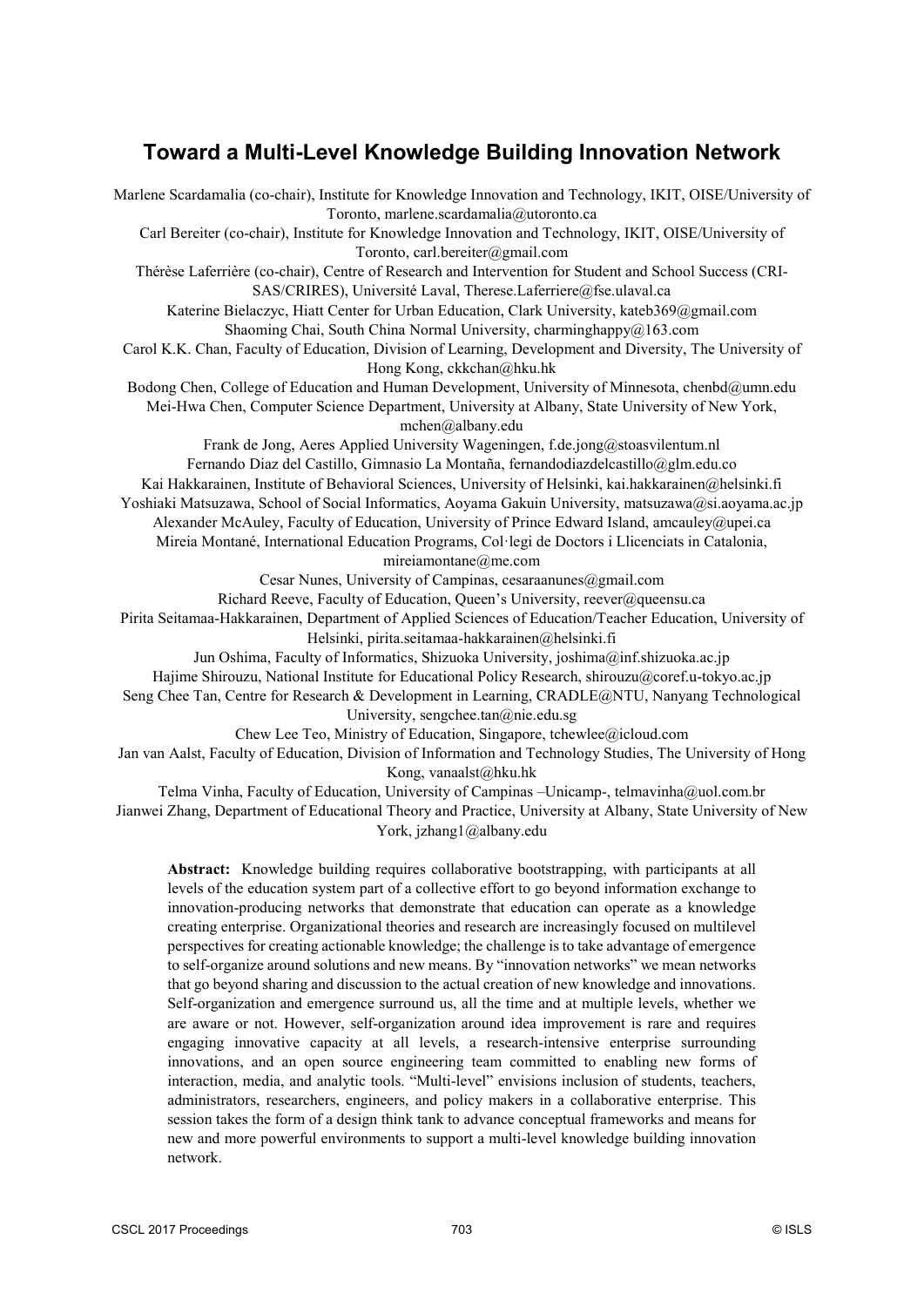#### **Introduction**

According to OECD, networked communities of practice must together add up to an intertwined interconnected infrastructure at the system level (OECD, 2013). There are many networks in which teachers and sometimes administrators share experiences and practical ideas and discuss issues. However, they are not what Peter Gloor calls "innovation networks"—networks of people who not only share ideas but generate and refine new ideas through the dynamics of networked social interaction. Instead, according to Bryk, Gomez, and Grunow (2011, p. 135), education networks typically "function as free-floating idea bazaars, contexts for self-expression, and places 'to share."

Gloor identifies three forms of network engagement: (1) *Collaborative Innovation Network (COIN)—* a core team of self-organized and intrinsically self-motivated people who have a collective vision; (2) *Collaborative Learning Network (CLN)* - others who join the core community to discuss, learn, and apply innovations (DiMaggio, Gloor, & Passiante, 2009; Gloor, 2006); (3) *Collaborative Interest Network (CIN)-* those on the periphery, often lurkers, who do not contribute content but seem to have shared interests. These different forms of engagement create an innovation network ecosystem with spread of innovation from the core to periphery (Gloor, 2006). Innovations must occur throughout the extended virtual network, with people at the periphery in some contexts becoming innovators in another, with inward and outward flow of ideas and network boundary crossing—what in knowledge building we have referred to as *symmetric knowledge advancement*. Gloor, Fuehres, and Fischbach (2016) also identify repeat innovators across contexts as important for innovation networks.

More than two decades ago the knowledge building community initiated the Knowledge Society Network (KSN). Four sub-network structures were identified by Hong, Scardamalia, and Zhang (2010): intensive participant interaction, frequent idea interaction, emergent knowledge innovation, and sustained knowledge innovation. These have rough correspondence to Gloor's sub-networks. However, instead of working through networks, many knowledge building researchers have tended to work closely with teachers to co-design improved educational practices in their particular context—a one-on-one or one to small-group approach that is necessarily limited in scale. While the network helps to spread ideas, sustained innovation is limited due to insufficient time for engagement and demands for technological innovations that exceed the capacity of a small design team. In order to support a global innovation network and enable schools to operate as effective knowledge creating enterprises, an innovation network extensible to and adapted to the work patterns and the interests of all participants is needed.

The proposed think tank session features researchers, teachers, engineers, and policy makers spanning 10 nations, all committed to creating needed social and technological innovations. Toward this end the session will begin with a 30-minute presentation of a collective design document—a best effort on the part of the organizers to define social and technological innovations that will enable engagement in each country and be extensible to a much broader community. The immediate goal is to create infrastructure to enable forms of engagement that will allow us to establish a network through which we can address issues presented below. In an additional 30-minute session an overview of specific issues by various team members will be presented so that audience members can direct issues and questions to those with most relevant experience. The final half hour will be reserved for open audience participation.

#### **Issues to be discussed**

#### **Inclusivity**

The typical education network, like many online networks, consists of a relatively small number of active contributors plus a large number of "lurkers," who follow discussions but do not take active part in them. In innovation networks, as Gloor's research indicates, there is movement between innovation and lurker status. A truly inclusive network will need to afford intermediate possibilities that encourage full active participation without undue anxiety or need for assertiveness. It will also need to support coherent discourse across media and input, and opportunities for the most minimal of contributions to grow.

#### Sustainability

Sustainability is a major challenge and a critical feature in networks of all kinds (Sorensen, 2009). In some cases the problem is how to sustain a network after start-up funding ends, but in the case of a Knowledge Building innovation network, the more basic challenge is to sustain involvement and innovativeness. Achieving both of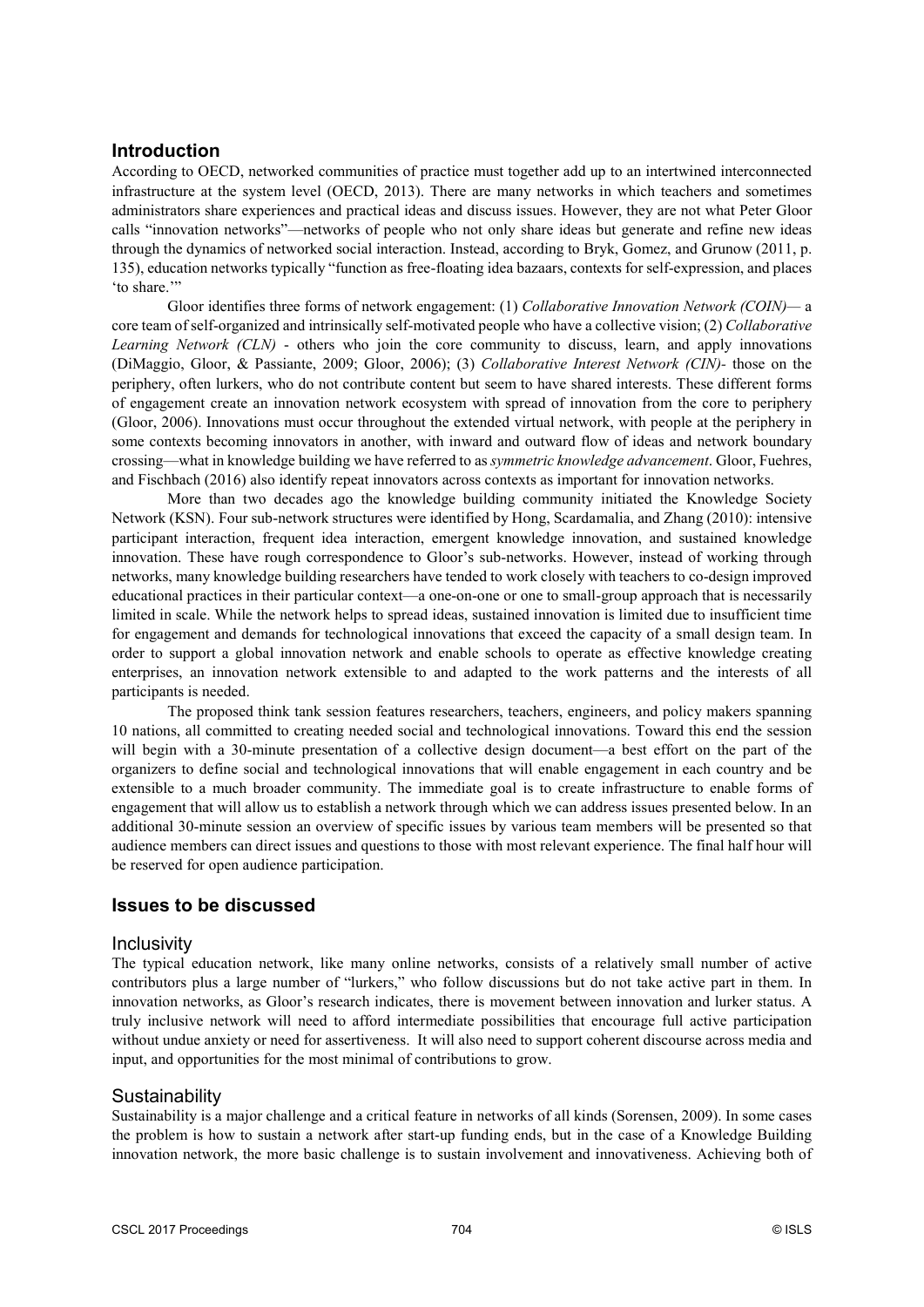these depends on developing in the network a dynamic process that yields sufficient intrinsic rewards to participants to keep the network thriving. An issue that bears on both inclusivity and sustainability is that of funding necessary to provide central functions of technological and administrative support. Fees sustain some well-known initiatives, for example New Pedagogies for Deep Learning (http://npdl.global), but fees are not in the spirit of opportunistic, inclusive, scalable knowledge-creating enterprises.

#### Continual improvement

Given Knowledge Building's heavy emphasis on "collective cognitive responsibility for idea improvement" (Scardamalia, 2002), a Knowledge Building network is necessarily an "improvement network," as advocated by the Carnegie Foundation for the Advancement of Teaching (Bryk, Gomez, & Grunow, 2011). Ever since the pioneering work of Deming (1986) on continuous improvement, the importance of data and data-based goals has been recognized. A Knowledge Building innovation network needs cross-site data that enables participants to evaluate "how we are doing" with respect to shared goals and that also serves as a repository of rich qualitative information that can be mined for ideas and potential educational models. Such a database raises problems of comparability across sites and curricula, ethical approval, access rights, and language differences, besides the complex problem of anonymization. The potential of such a repository is enormous, however; it offers the prospect of doing for idea-centered education what the CHILDES *Child Language Data Exchange System*, (http://childes.psy.cmu.edu), has done for the study of language development. A fundamental issue that is more serious in an education network than in networks more oriented toward a "bottom line" is the relation between indicators and criteria. There are many well-recognized indicators of how well an educational innovation is doing, but there is also a high risk (as appeared in the NCLB drive toward continual improvement in a few kinds of test scores) that the indicator becomes a criterion, so that increasing standing on the indicators becomes the goal, displacing the actual educational goals that gave rise to the indicators.

#### Research-based innovation

Innovations in educational practice can come about through disciplined design-based research and also through teachers' efforts to solve educational problems or find a better way. A number of people in the Knowledge Building community are seeking a third approach that has researchers, practitioners, and engineers working together to produce innovations that combine the top-down character of theory-into-practice with the bottom-up character of innovations that originate in practice. A looked-for result is what Bereiter (2014) discussed as "principled practical knowledge"—knowledge that meets both criteria of practicality and criteria of explanatory coherence. The basic iterative mechanism of design-based research characterizes this knowledge-building process, but there is in addition investment in coherent justification and making generalizable sense of the emerging innovation. Beyond shared stories and research reports, the innovation networks must produce shared data to inform design iterations and test the effectiveness of Knowledge Building practices both in terms of knowledge building principles and in terms of generally recognized objectives of literacy, numeracy and what are popularly known as 21st century skills. Data should be helpful and convincing for the public and policy makers, as well as administrators and practitioners. Research-based advances must span elementary to tertiary sites, all subject areas, a broad range of socio-economic levels and sectors and include great cultural and linguistic diversity. Besides meeting these requirements, the data banks described previously should support graduate student research at all levels and enable match-making between practitioners and researchers to extend collaborative opportunities. The data repository should be the world's most valuable resource for studying knowledge creation in education, positioning the Knowledge Building design community to produce not only exportable "know-how" but to contribute significantly to knowledge of what students are capable of as junior members of a knowledge society. The data should provide a basis for models not only for education systems concerned about boosting basic skills but also for systems looking beyond test scores and '21st century skills' to what could increase cultural capacity to innovate, advance knowledge, and solve societal problems

#### Technology innovation, analytic tools and open source community

Collective goal: develop an educational software environment that mirrors conditions of the surrounding open, innovation-driven, knowledge society and that is maximally conducive to knowledge creation. The environment should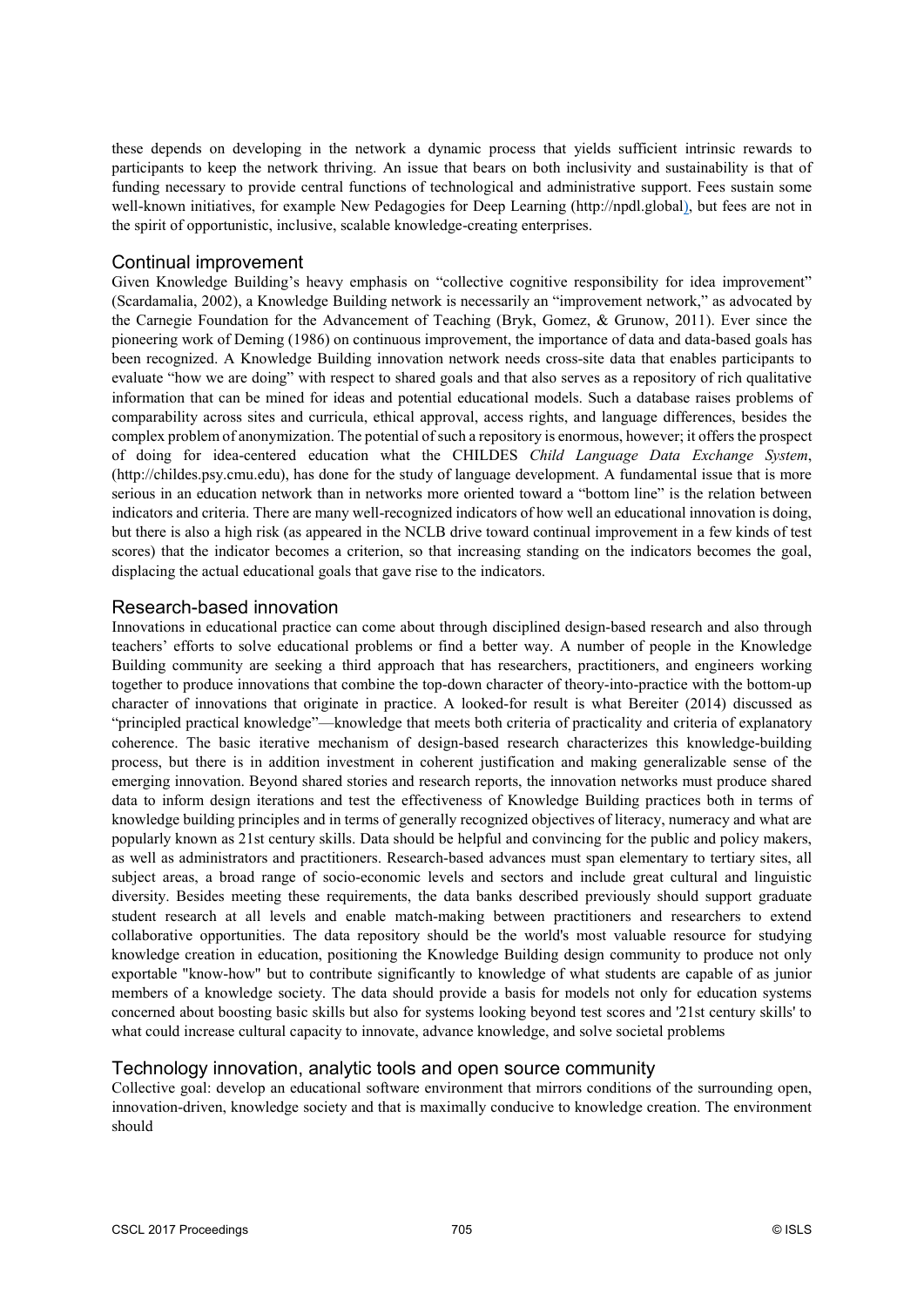- make it possible for all citizens to be productively engaged in a knowledge building community
- incorporate analytic tools that provide support for sustained engagement leading to advances in knowledge and practice.
- support quality of group life rather than focus exclusively on individual achievement
- incorporate interface designs that make knowledge building activity transparent and adjustable as work proceeds.
- support "on the fly" visualizations that allow users to view their discourse from multiple perspectives, as part of the knowledge building process.
- support sustained creative work with ideas
- provide a scalable, cross-sector architecture to "rise above" idea fragments and clutter to powerful ideas
- include assessment to enable instant individual and group feedback to boost knowledge building and help users advance in basics, 21<sup>st</sup> century competencies and new competencies in parallel
- integrate face-to-face and online discourse into coherent knowledge-building/knowledge-creating dialogues

#### Open innovation

In "The Era of Open Innovation" Chesbrough (2003) states "the logic that supports an internally oriented, centralized approach to research and development (R&D) has become obsolete. Useful knowledge has become widespread and ideas must be used with alacrity. Such factors create a new logic of open innovation that embraces external ideas and knowledge in conjunction with internal R&D. This change offers novel ways to create value. …" As suggested in this quotation, successful enterprises are undergoing a fundamental shift from "closed innovation" to "open innovation" that takes advantage of an abundant resource—ideas—and communities able to move from promising ideas to useful innovations. Open innovation, as put into play by organizations ranging from technology companies to the U.S. Office of Education, requires two things not normally found in innovation networks: (1) openness to input from anywhere in the world rather than input limited by network participants, and (2) a central authority that defines problems to be put out for open innovation and evaluates and coordinates inputs from that process. The multi-level challenge of networking for educational innovation is therefore to exploit the strengths of three quite different forms of knowledge-creating interaction: local, small group collaboration in problem solving and design development; larger scale innovation networks; and still larger scale open innovation, where there are no restriction on where productive ideas and problem solutions come from.

Clearly not all these issues can be covered in the time available. The moderator will focus discussion on issues rising to prominence through ideas common to the presenters' contributions and the audience response to them.

# **Significance of the symposium for the CSCL community and the CSCL 2017 theme**

An important part of CSCL 2017's "equity and access" theme is work that seeks "ways to broaden the CSCL pipeline." Including the voices of teachers and other practitioners is a first-order requirement of such broadening. Many, perhaps most CSCL design researchers already include practitioners as active agents in the design process. This has certainly been true of Knowledge Building researchers for decades. However, giving practitioners a voice is not enough. Teachers and other practitioners represent a resource for innovation and invention that has proved difficult to integrate fully into design and engineering processes. Because Knowledge Building is a principlesbased rather than a procedures-based approach (Hong & Sullivan, 2009), teachers' creative input needs to extend beyond devising activities and implementation strategies. It needs to advance ways of improving the overall functioning of a classroom or other group as a knowledge-creating community. In order to do this within the large framework of Knowledge Building principles, practitioners themselves, along with researchers, engineers, administrators, and policymakers, need to function as a knowledge-creating community. Because the participants in this "think tank" symposium have pursued this objective in various ways over a number of years, they have the potential to produce design advances that will help the CSCL community as a whole in their pursuit of "equity and access."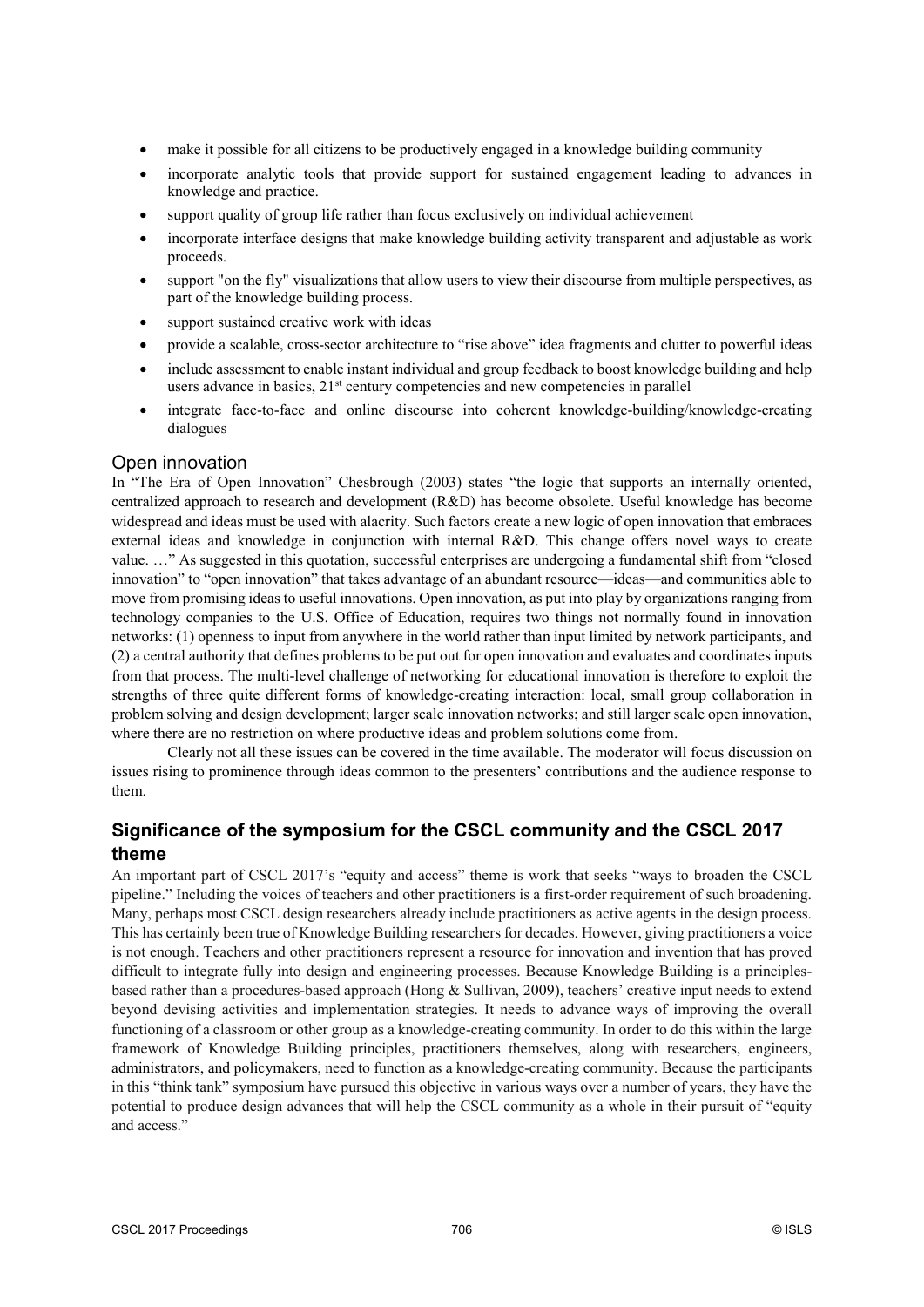# **International panel and areas of expertise**

# Brazil

*Cesar Nunes* has implemented and evaluated large scale transformations on education including knowledge building communities involving teachers, policy makers and researchers and on subjects as diverse as moral development, creativity, and science. He is a researcher of the Moral Development Group at the University of Campinas, Brazil and consultant for OECD and Ayrton Senna Institute on programs for development and assessment of creativity and critical thinking.

*Telma Vinha* is professor at the Faculty of Education, University of Campinas –Unicamp-, Brazil. She leads the Moral Development Studies and Research Group and has been coordinating programs involving public and private schools around Brazil with the use of Knowledge Forum to connect Knowledge Building Principles and the development of student autonomy.

#### Canada

*Marlene Scardamalia* invented CSILE, the first networked collaborative learning environment and is active in all aspects of research on Knowledge Building and Knowledge Building technology. As holder of the Presidents' Chair in Education and Knowledge Technology at the University of Toronto, she has led an international network of researchers and innovators in education devoted to extending the limits of the possible in students' functioning as knowledge-creating communities.

*Carl Bereiter* is one of the originators of Knowledge Building as an educational approach and has been active in research related to it and to supportive technology design. His particular interest has been in the epistemological aspects of knowledge production (Bereiter, 2002, 2014, 2016).

*Thérèse Laferrière,* Chair, Centre of Research and Intervention for Student and School Success (CRI-SAS/CRIRES), Université Laval, a multi-university research center on successful schooling, is conducting a number of design research projects, including ones related to the Networked Remote School initiative, networkenabled communities of practice, and knowledge building communities. She is the lead researcher of a large network on school attendance and academic achievement named PERISCOPE, and funded by the Quebec main research funding agency (FRQ\_SC).

*Alexander (Sandy) McAuley* is an Associate Professor at the Faculty of Education at the University of Prince Edward Island where he is the academic lead for the MEd cohort on 21st Century Teaching and Learning. He has been working with Knowledge Building in cross-cultural contexts, specifically in northern Canadian contexts, since the early 1990s and is particularly interested in its role in redressing the imbalances of power between marginalized and dominant groups in education.

*Richard Reeve* has worked in various capacities (teacher, teacher/researcher & faculty member) all oriented toward developing, sustaining and researching knowledge building communities in schools. As the original IKIT (Institute for Knowledge Innovation and Technology) teacher/researcher he became deeply interested in the role design plays in the implementation and development of innovative classroom practices. With his colleague Vanessa Svihla he has examined teacher discourse that supports this type of *designerly* work.

#### China

*Shaoming Chai* is an Associate Professor and Vice-Dean of the International Business School, South China Normal University, China. His research interests include computer-assisted language learning, online education, computer-supported collaborative learning, learning studies and technology, and international education.

*Carol K.K. Chan* (University of Hong Kong) has conducted research on knowledge building and has expertise in assessment in collaborative learning settings. Her work was recognized with the outstanding paper award at CSCL 2005. She is associate editor of the *International Journal of Computer-supported Collaborative Learning*.

*Jan van Aalst* is Associate Dean (Research), and Associate Professor at the Faculty of Education, The University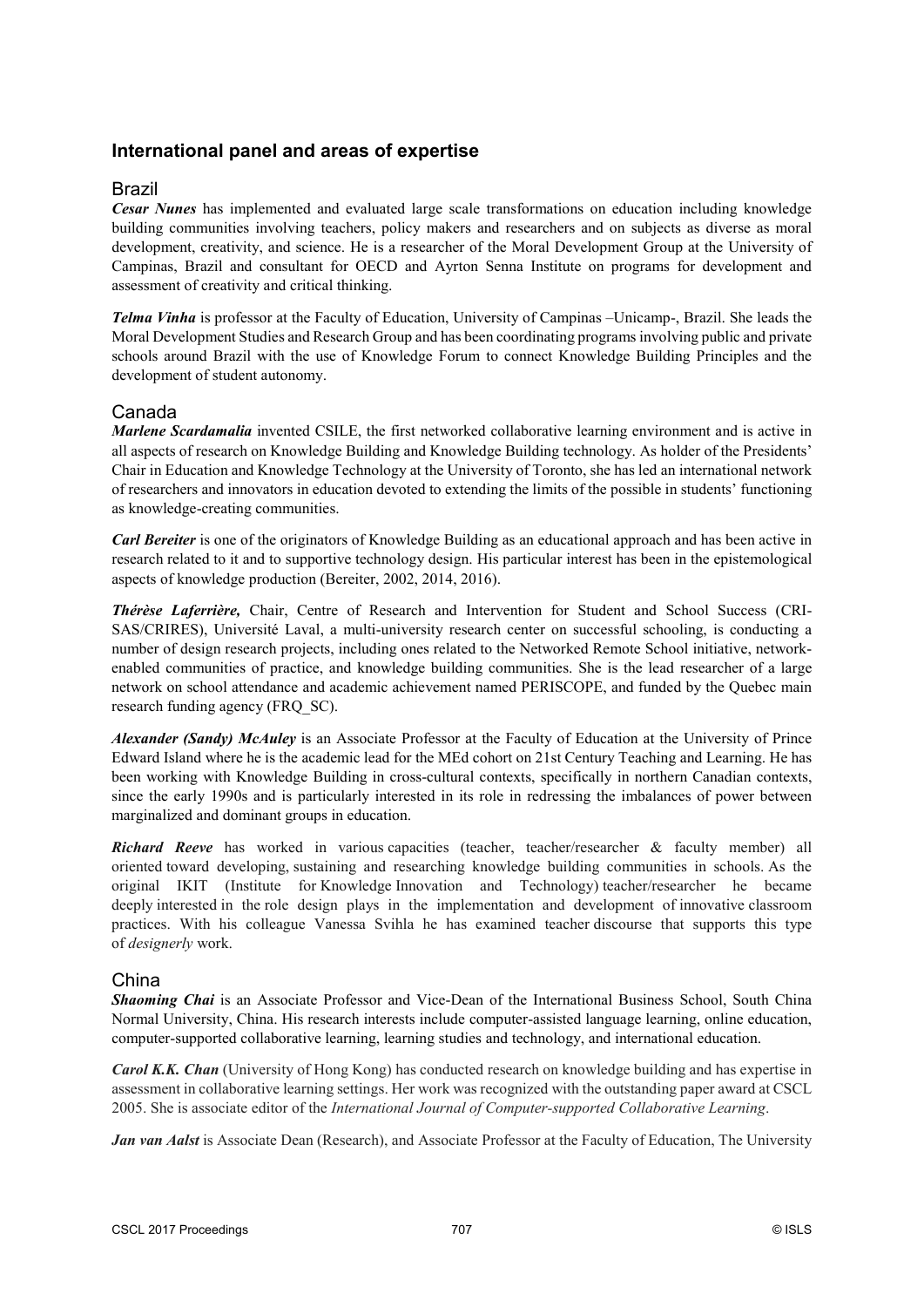of Hong Kong. His areas of expertise include: Knowledge building, formative assessment, inquiry-based learning. He is Associate Editor for the Journal of the Learning Sciences.

# Colombia

*Fernando Díaz del Castillo* is Director of Innovation and Development at Gimnasio La Montaña, in Bogotá, Colombia. He leads the implementation of educational technology to scaffold innovation, and improve the quality of teaching, learning, assessment, as well as projects ranging from infrastructure renovations to international student exchanges and collaborations.

# Finland

*Kai Hakkarainen*, Ph.D. (www.helsinki.academia.edu/KaiHakkarainen) is the professor of education at the Institute of Behavioral Sciences, University of Helsinki. With his colleagues, Hakkarainen has, for 20 years, investigated personal and collaborative learning processes at all levels, from elementary to higher education. From a strong theoretical basis he has addressed how learning and human intellectual resources can be expanded using collaborative technologies and personal and collective learning processes taking place in knowledge-intensive organizations, including innovative private corporations and academic research communities.

*Pirita Seitamaa-Hakkarainen* is Professor of Craft Science at the University of Helsinki, Department of Teacher Education. She has published studies in design and craft processes and practitioners' expertise in these areas. Moreover, she has had lead research projects for studying learning through collaborative designing and developed associated models and methods. Her investigations focus on creative processes involved in collaborative design activities as well as expert and teacher scaffolding of the process.

#### Japan

*Yoshiaki Matsuzawa* received his PhD in Media and Governance in 2008 from Keio University, Japan. He is an associate professor in the School of Social Informatics at Aoyama Gakuin University. Research interests include information systems design, computers as meta-media, and software development enabling change of learning. He is the initiating engineer for the current version of Knowledge Forum.

*Jun Oshima* has been involved in knowledge building research for more than twenty years, working in classroom at various levels in Japanese and advancing research on representing the state of collective knowledge advancement. In collaboration with engineering researchers, he developed Knowledge Building Discourse Explorer (KBDeX) for analyzing collaborative discourse in face-to-face and online communication.

*Hajime Shirouzu* is a director of Consortium for Renovating Education of the Future (http://coref.utokyo.ac.jp/en), which late Naomi Miyake founded nine years ago. Hajime and Naomi have collaborated with 2,000c teachers per year to introduce collaborative learning into ordinary classrooms in Japan.

# The Netherlands

*Frank de Jong* has implemented knowledge building pedagogy in university education, business professional development, and currently in a two-year part-time MEd-program of Learning and Innovation of Aeres University of Applied sciences, Wageningen, the Netherlands. His current research is focused on responsive learning, the semiotic character of knowledge building conversations, and the development of semantic learning analytics.

# Singapore

**Seng Chee Tan** is a deputy director of the Centre for Research and Development in Learning (CRADLE@NTU) at the Nanyang Technological University, Singapore. He has been working on knowledge building communities in Singaporean schools since 2002 and has edited the book "Knowledge Creation in Education" published by Springer in 2014.

*Chew Lee Teo,* is the Lead Specialist, Singapore Ministry of Education, working closely with teachers, heads of departments, and school leaders in principled adaptation of knowledge building. She connects teachers across Singapore in network knowledge building communities to establish idea-centered classrooms. She currently heads a group of specialists and teacher-researchers in exploring educational technology for active learning with technology in English Language, Chinese Language, Sciences, and the Humanities.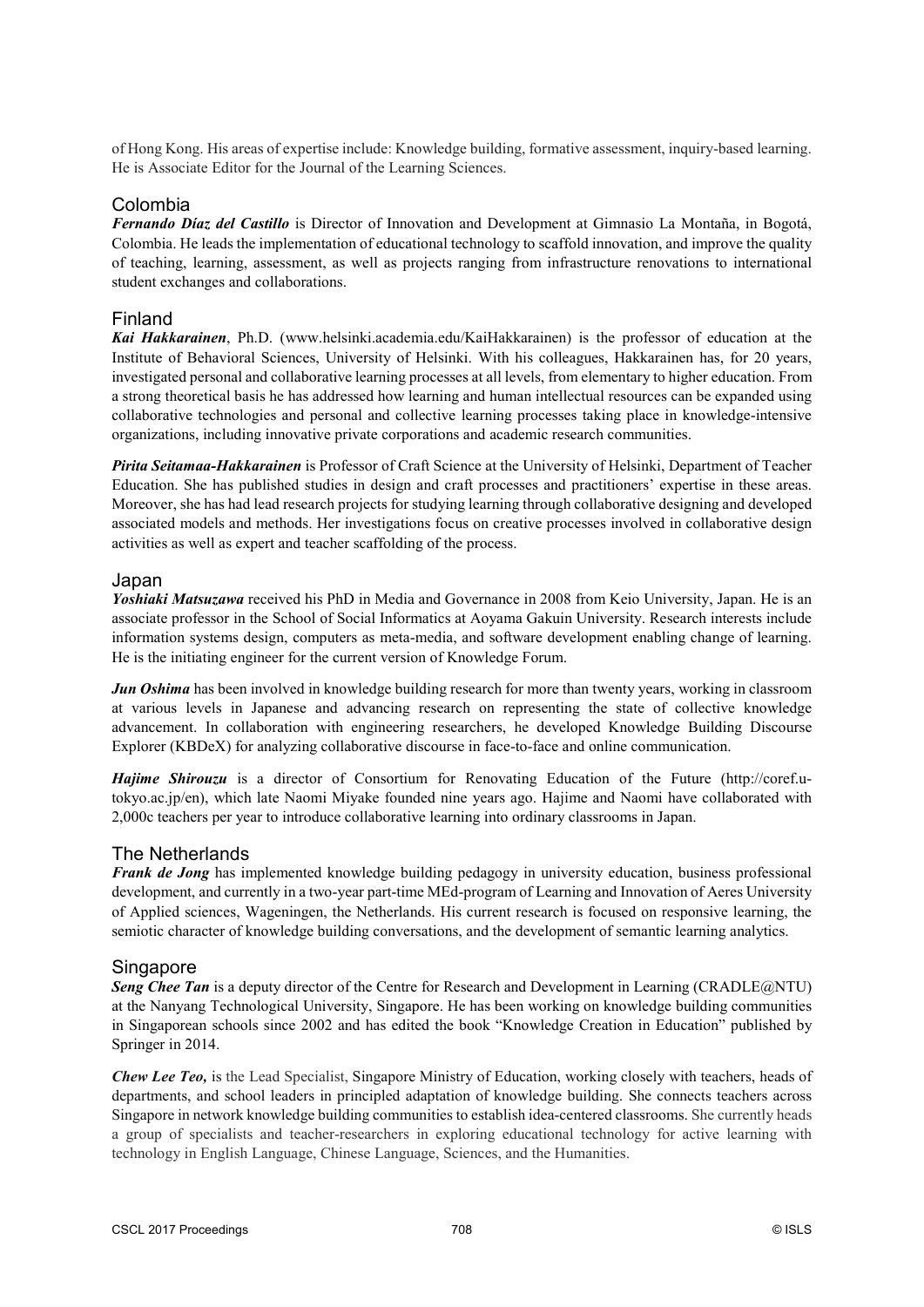# **Spain**

*Mireia Montané* is currently President of the World Federation of Associations for Teacher Education (WFATE) and director of the International Education Programs at the Col·legi de Doctors i Llicenciats in Catalonia, Spain. She is developing European Educational networks involving many European countries, and she is coordinator in Europe for the worldwide network KBIP (Knowledge Building International Network), using knowledge building theories between students, teachers and researches.

### USA

*Katerine Bielaczyc* is the Director of the Hiatt Center for Urban Education at Clark University. Dr. Bielaczyc's research involves collaborating with students, teachers, and school communities to investigate new approaches to teaching and learning. Her work focuses on developing both technological and social infrastructures to support participants in working together as a knowledge building community to create knowledge regarding personal, pedagogical, and systemic transformation.

**Bodong Chen** is an Assistant Professor in learning technologies at the University of Minnesota. His primary interests include the design of new tools, analytics, and pedagogical supports to support higher-order competencies in knowledge building.

*Mei-Hwa Chen,* Mei-Hwa Chen is an Associate Professor at the Computer Science Department, University at Albany, State University of New York, USA. Her research interests include software architecture, software testing and reliability engineering. Dr. Chen leads the software engineering team that develops and maintains large-scale software applications in the education and the healthcare domains

*Jianwei Zhang* is an associate professor at the University at Albany. His research explores a principle-based, emergent structuration approach to supporting sustained knowledge building practices across classrooms. This approach is supported by the Idea Thread Mapper, a software tool designed to trace collective progress in extended online discourse, feedback on emergent structures, and connect idea threads across communities.

# **References**

Bereiter, C. (2002). *Education and mind in the knowledge age*. Mahwah, NJ: Lawrence Erlbaum Associates.

- Bereiter, C. (2014). Principled practical knowledge: Not a bridge but a ladder. *Journal of the Learning Sciences, 23*(1), 4-17, DOI: 10.1080/10508406.2013.812533
- Bereiter, C. (2016). Theory building and education for understanding. In M. A. Peters (Ed.), *Encyclopedia of educational philosophy and theory* (Living Reference Work Entry). Singapore: Springer Science+Business Media. DOI: 10.1007/978-981-287-532-7\_370-1
- Bryk, A. S., Gomez, L. M., & Grunow, A. (2011). Getting ideas into action: Building networked improvement communities in education. In Hallinan, M. T. (Ed.), *Frontiers in sociology of education* (pp. 127-162). The Netherlands: Springer.
- Chesbrough, H.W. (2003). The era of open innovation. *MIT Sloan Management Review, 44*(3), 35-41.
- Deming, W.E. (1986). *Out of the crisis.* Cambridge, MA: Massachusetts Institute of Technology.
- DiMaggio, M., Gloor, P., & Passiante, G. (2009). Collaborative innovation networks, virtual communities, and geographical clustering. *International Journal of Innovation and Regional Development, 1*(4), 387–404.
- Gloor, P. (2006). *Swarm creativity: Competitive advantage through collaborative innovation networks.* NY: Oxford University Press.
- Gloor, P. A., Fuehres, H., & Fischbach, K. (2016). "Only say something when you have something to say": Identifying creatives through their communication patterns. In M. P. Zylka, H. Fuehres, A. Fronzetti Colladon, & P. Gloor (Eds.), *Designing networks for innovation and improvisation: Proceedings of the 6th International Collaborative Innovation Networks (COINs) Conference* (pp. 65-75). Switzerland: Springer International. DOI: 10.1007/978-3-319-42697-6\_7
- Hong, H. Y., Scardamalia, M., & Zhang, J. (2010). Knowledge Society Network: Toward a dynamic, sustained network for building knowledge. *Canadian Journal of Learning and Technology 36*(1). Published online at http://www.cjlt.ca/index.php/cjlt/article/view/579
- Hong, H. Y., & Sullivan, F. (2009). Towards an idea-centered, principle-based design approach to support learning as knowledge creation. *Educational Technology Research and Development, 57*(5), 613-627.